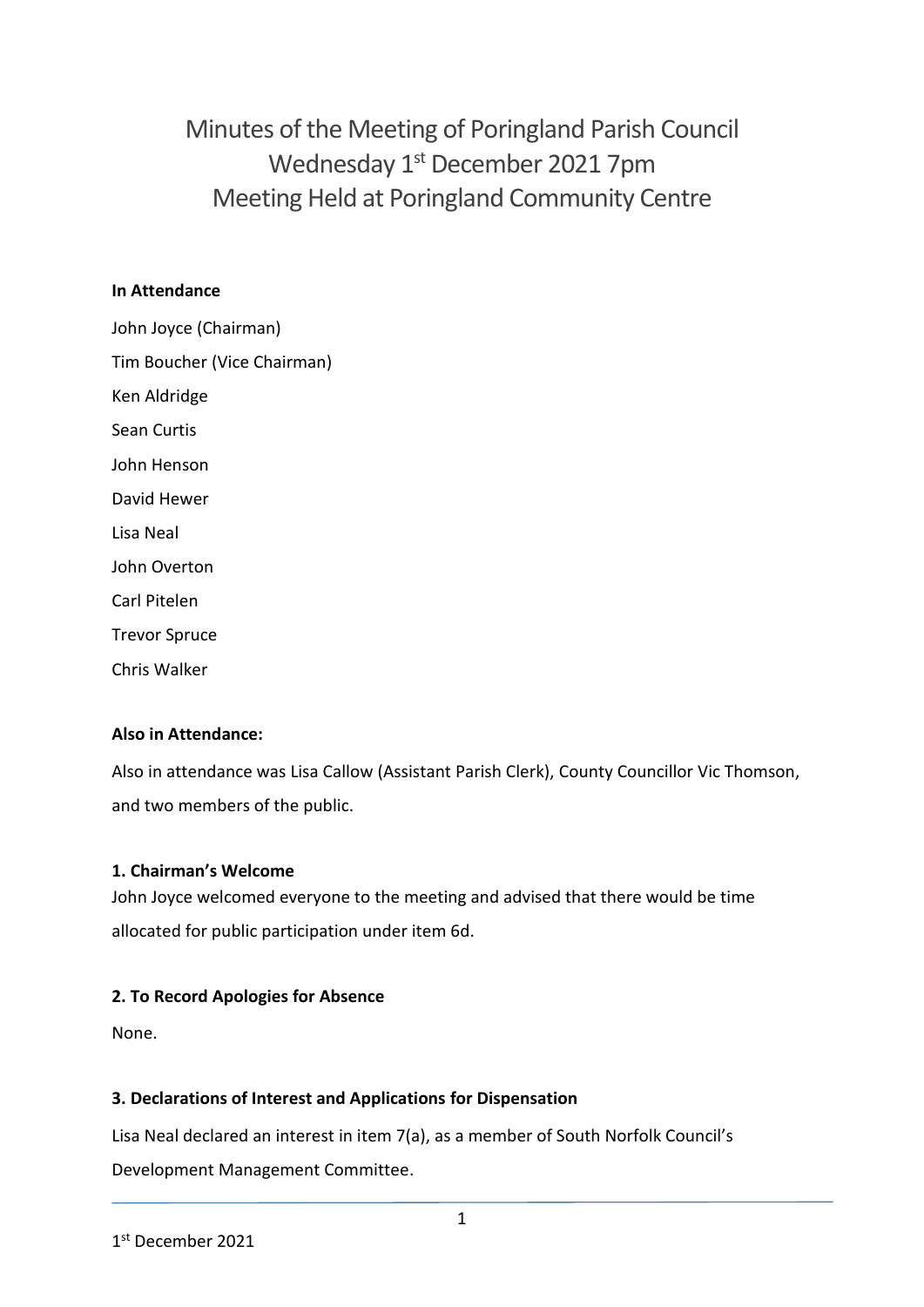Trevor Spruce declared an interest in items 8b (ii).

# **4. To Agree Minutes of the Meeting Held on 3 rd November 2021**

The minutes of the meeting held on 3<sup>rd</sup> November 2021 were agreed after a proposal by Chris Walker and a second by David Hewer.

# **5. Matters Arising from the Minutes of 3 rd November 2021**

None

# **6. Adjournment for Public Participation, District and County Councillors, and Councillors with any Pecuniary Interests**

It was agreed that standing orders should be suspended.

### a) District Council Report

John Overton provided an update on the donations he had made to local causes totalling approximately £5,000. Some of these included Poringland Lakes, the Girl Guides, Men's Shed, Trowse Ski Slopes programme for children with additional needs, club start-ups, and the Tree Warden.

Lisa Neal informed Council that she had visited three independent businesses as part of Small Business Saturday to highlight small business success within the community, this is an annual event.

The Council are offering an extra one hour free parking in all Council carparks, therefore two free hours of parking on any day in December.

The Greater Norwich Local Plan received an 'matters, issues and questions' document and are to produce statistics in response to this by mid-December, with a public hearing due in February/March 2022.

The chemist will no longer be running the repeat prescription service on the patient's behalf from their GP. The service will still be available for vulnerable patients, and they will be notified by their GP surgery.

# b) County Council Report

County Councillor Vic Thomson stated that he had emailed the Parish Councillors advice from local government following the death of MP David Amess.

Libraries are starting story explorers for children aged 0 to five years.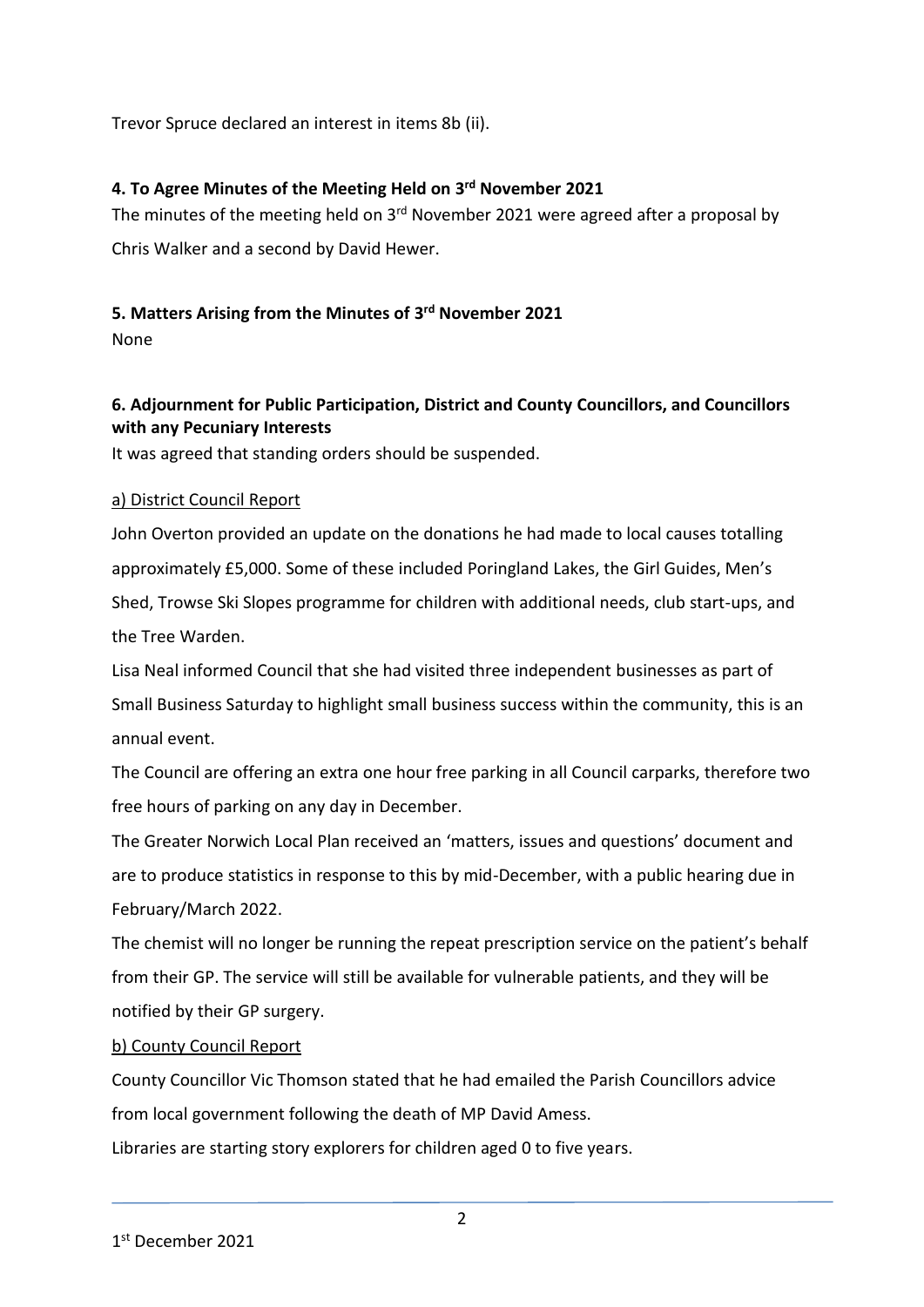Highways have started sending out the gritters on colder days.

The new recycle centre will now be built in brick following the rise in steel, which it was originally due to be built from.

Norfolk County Council's budget is out for consultation with a general proposed rise of 1.99% in council tax plus 1% for adult social care, 70% of the budget is spent on 5% of the population.

Free school meals will continue into Christmas, and if Councillors know of any families or individuals struggling please let Vic Thompson know so he can advise on what help is available.

### c) Public Participation

None at this time.

*Standing orders were reinstated.* 

*Lisa Neal withdrew from the meeting.* 

#### **7. Planning**

### a. To Consider Applications Received

*i) 2021/2457 – Community Centre – Cloakroom conversion into a break out office with insertion of new window to match existing and widen a rear store room door to match door at main hall*

Noted, for information purposes only.

### *ii) Overtons Way Appeal*

It was agreed that the Council's original objection be reiterated and reinforced using the neighbourhood plan. John Joyce confirmed that the Clerk will put together an appropriate response to be submitted before the deadline of 8<sup>th</sup> December.

*Tim Boucher stated he would not comment on the following planning applications.*

*iii) 2021/2564 – 42 Rectory Lane – Extension and alterations to convert chalet bungalow into house with rear balcony*

John Joyce presented this application to the meeting. He noted that the property is well set back and away from other properties, and despite the size of the proposed extension felt it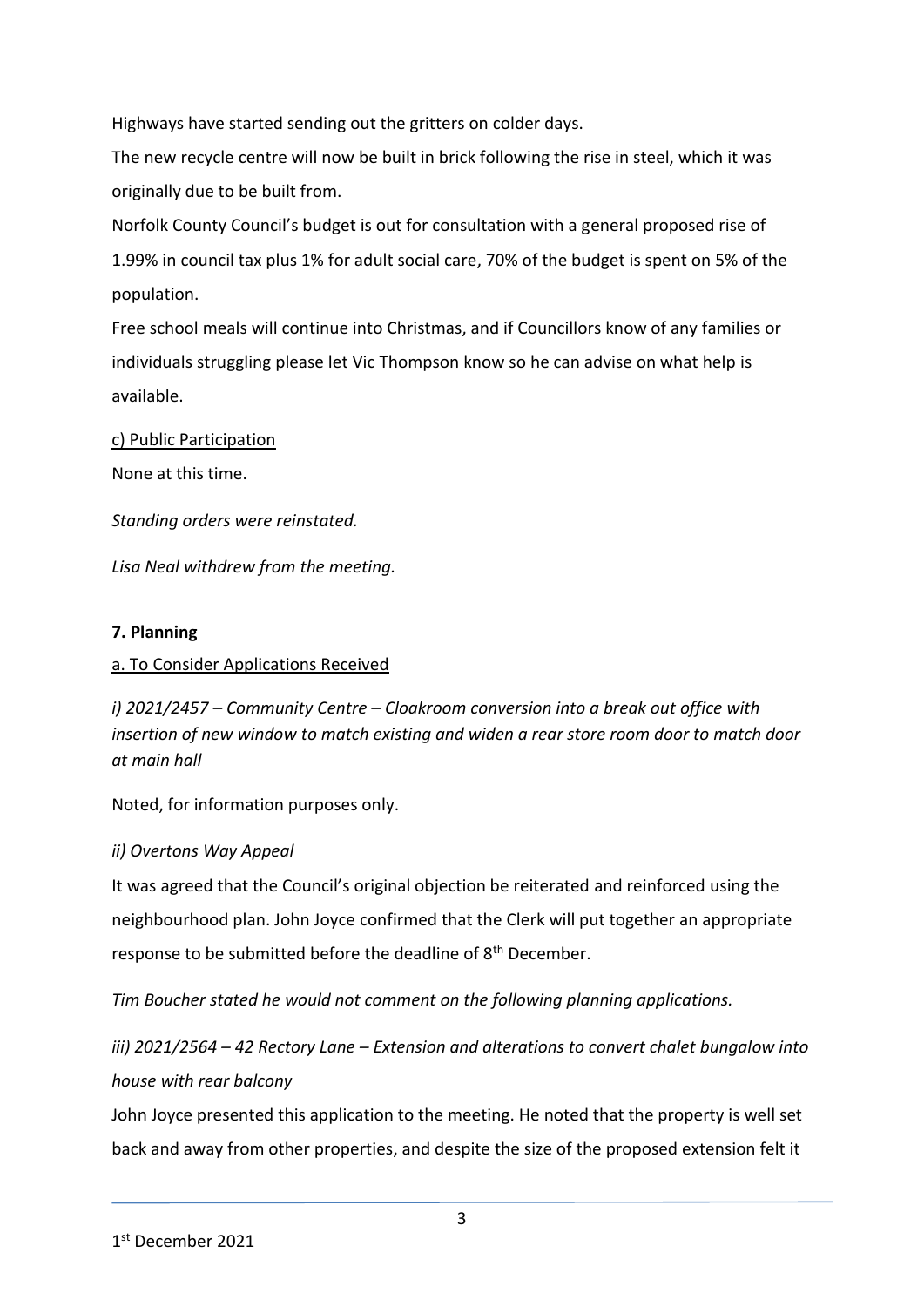would not impact on those surrounding neighbours. He proposed no objections against the planning application, seconded by Chris Walker, and carried.

# *iv) 2021/2567 – 3 Davy Grove – Single storey rear extension*

Trevor Spruce presented this application to the meeting. The application is for a single storey flat roof extension to the rear of the property. He proposed no objections against the planning application, seconded by Chris Walker, and carried.

# b. To Note Planning Decisions

The following decisions were noted:

# **i) Approval With Conditions**

- a) 2021/2135 4 Malten Close Removal of existing garage and conservatory. Erection of 1.5 storey rear extension with dormer window and single storey flat roof side extension
- b) 2021/2327 26B Shotesham Road Non material amendment to permission 2021/1125, Increase the width of the porch to 3048mm wide
- c) 2021/2283 Land North of Shotesham Road To amend site layout, changes to house types and alterations to design of public open space play equipment area
- d) 2021/2198 19 St Mary's Road Erection of front porch to dwelling

# **ii) Refusal**

None

# *Lisa Neal Re-joined the Meeting*

Due to a late arrival public participation was invited. The Parishioner questioned the use of the football pitches by the school. John Joyce confirmed there was an ongoing discussion with the Football Club regarding the use of the pitches and hoped a satisfactory outcome would be reached in due course.

The Parishioner also stated that he would like children within the parish to be involved in the conservation of the community land and woodland, and that there is a conservation facebook group. John Joyce confirmed the Parish Council would like to encourage the children's involvement and mentioned the bulb planting that is due to take place at the end of the year in the community woodland.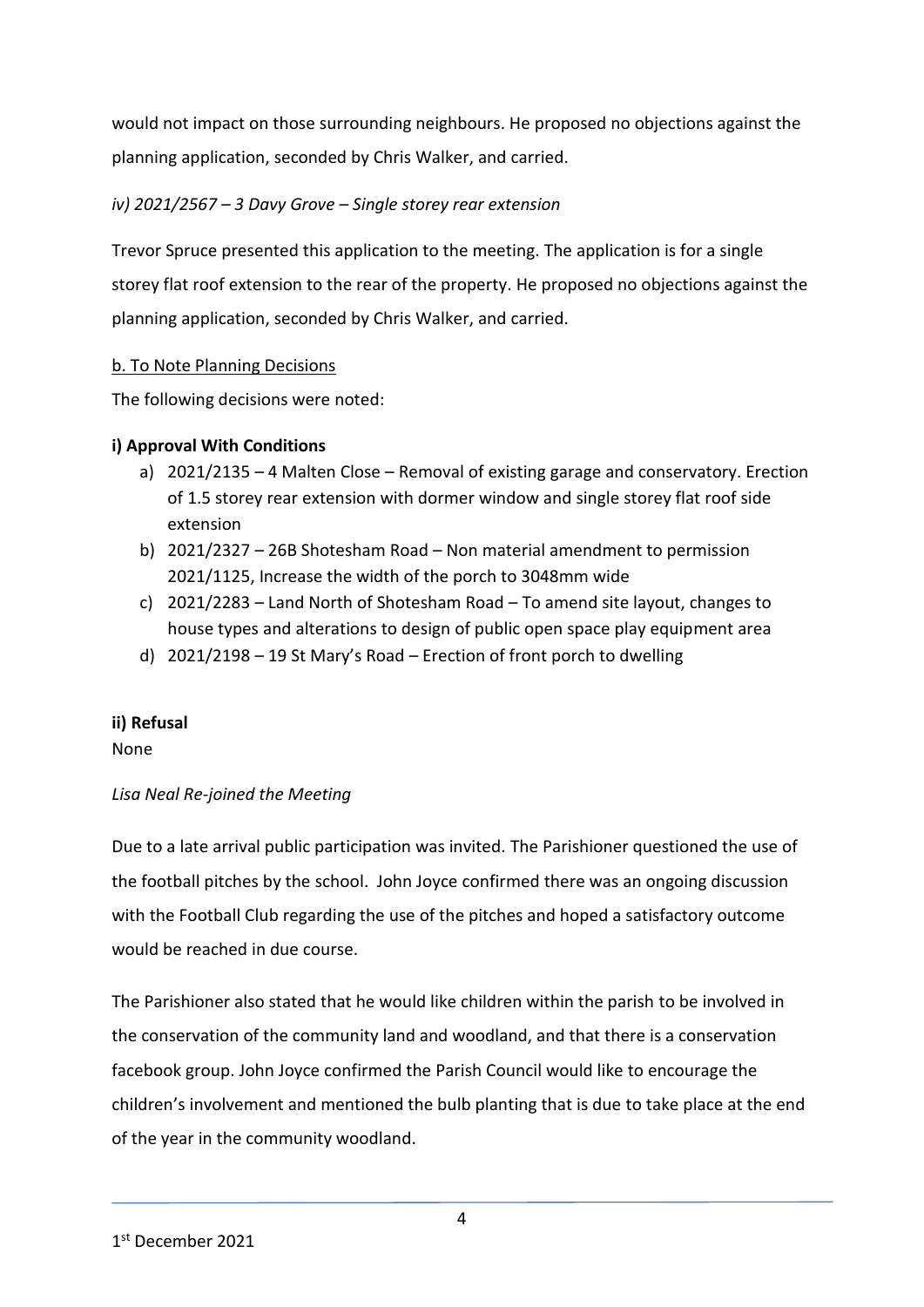### **8. Finance**

### a) To Receive Receipts, Payments and Bank Reconciliation for October 2021

The receipts, payments and bank reconciliation for October 2021 were noted by council.

#### b) Accounts for Payment

#### *i) To Agree Accounts for Payment*

The following payments were agreed after a proposal by Chris Walker and a second from David Hewer.

| Payee                                                               | <b>Description</b>                       | <b>Amount</b> |
|---------------------------------------------------------------------|------------------------------------------|---------------|
| Staff Salaries and other Contractual Employment Payments (including |                                          | £12,631.70    |
| payments to HMRC and Pension Funds)                                 |                                          |               |
| Microshade                                                          | <b>Hosted IT</b>                         | £225.00       |
| <b>Norfolk Copiers</b>                                              | <b>General Printing</b>                  | £58.01        |
| <b>Business Webpage Ltd</b>                                         | <b>Hosted IT</b>                         | £304.00       |
| <b>Amazon For Business</b>                                          | <b>Stationery &amp; Office Equipment</b> | £85.14        |
| <b>Amazon For Business</b>                                          | Café Consumables                         | £90.53        |
| <b>Yare Shipping</b>                                                | Café Consumables                         | £833.51       |
| Aldi                                                                | Café Consumables                         | £64.74        |
| <b>Norwich Electrical</b>                                           | <b>Light Repairs</b>                     | £278.00       |
| <b>MPS Doors</b>                                                    | Door Repair                              | £100.00       |
| <b>Total Gas &amp; Power</b>                                        | <b>Community Centre Utilities</b>        | £814.53       |
| Worldpay                                                            | <b>Card Charges</b>                      | £42.13        |
| <b>Archidite Ltd</b>                                                | <b>Building Survey &amp; Plans</b>       | £1,600.00     |
| South Norfolk Council                                               | <b>Planning Application</b>              | £140.33       |
| Norwich & Norfolk Indian                                            | Hire Refund                              | £32.00        |
| Society                                                             |                                          |               |
| Veolia                                                              | <b>Waste Removal</b>                     | £64.56        |
| <b>Bin Dirty</b>                                                    | <b>Waste Removal</b>                     | £77.50        |
| Leathes Prior                                                       | CIL - Fees                               | £595.00       |
| Agoe Art                                                            | <b>Bus Shelter - Mural</b>               | £300.00       |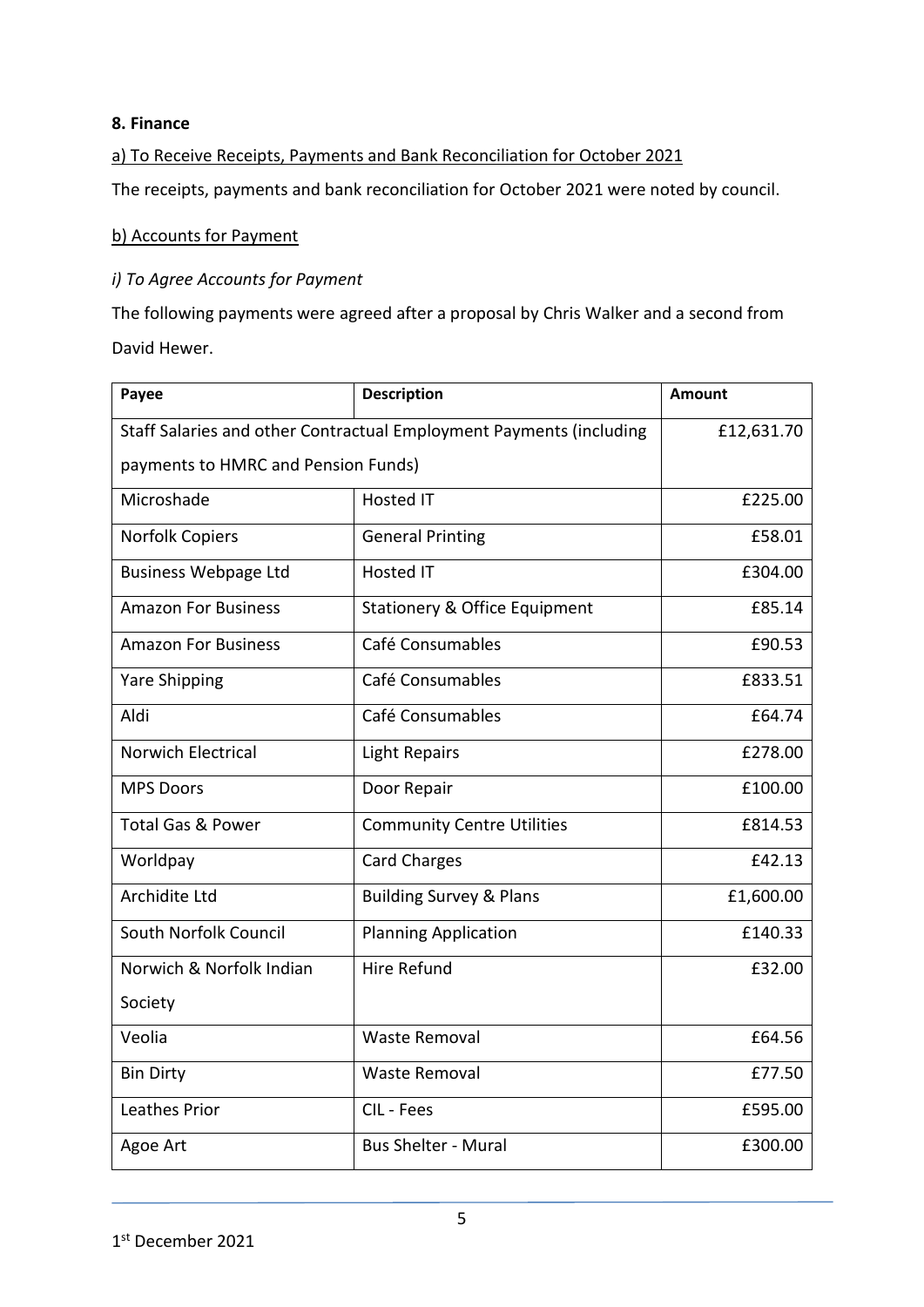| Payee                        | <b>Description</b>                     | Amount     |
|------------------------------|----------------------------------------|------------|
| <b>Speedy Asset Services</b> | Lighting                               | £494.30    |
| Steve's PA Hire Ltd          | <b>PA Hire</b>                         | £320.00    |
| <b>Phoenix Events Ltd</b>    | Security                               | £90.00     |
| <b>Screwfix</b>              | Consumables                            | £26.04     |
| <b>Yare Shipping</b>         | Café Expenditure - Christmas Event     | £17.10     |
| <b>Amazon for Business</b>   | <b>Christmas Event</b>                 | £22.89     |
| <b>ESPO</b>                  | <b>Community Centre Gas</b>            | £100.99    |
| Oakes CCTV Ltd               | <b>Repair of Community Centre CCTV</b> | £85.00     |
| Worldpay                     | <b>Card Charges</b>                    | £42.13     |
| <b>BT</b>                    | Landline and Broadband                 | £76.73     |
| <b>Abbey Memorials</b>       | <b>Memorial Repairs</b>                | £225.00    |
| Petty Cash                   | Café Stock and Maintenance             | £31.53     |
|                              | <b>TOTAL</b>                           | £19,868.40 |

*ii) To Agree Accounts for Payment (Councillors with Pecuniary Interests)*

*Trevor Spruce left the meeting room*

Chris Walker proposed that the following accounts should be paid, seconded by David Hewer, and carried.

| Payee             | <b>Description</b>         | Amount    |
|-------------------|----------------------------|-----------|
| Spruce Landscapes | <b>Grounds Maintenance</b> | £1,555.33 |
|                   | <b>TOTAL</b>               | £1,555.33 |

*Trever Spruce re-joined the meeting.*

### **9. To Consider Recommendations from Advisory Groups**

a) Amenities Advisory Group

David Hewer provided an update from the Amenities Advisory Group held on 10<sup>th</sup>

November 2021.

The Council agreed that bulb planting would take place on 28<sup>th</sup> and 29<sup>th</sup> December, and to seek volunteers.

<sup>1</sup> st December 2021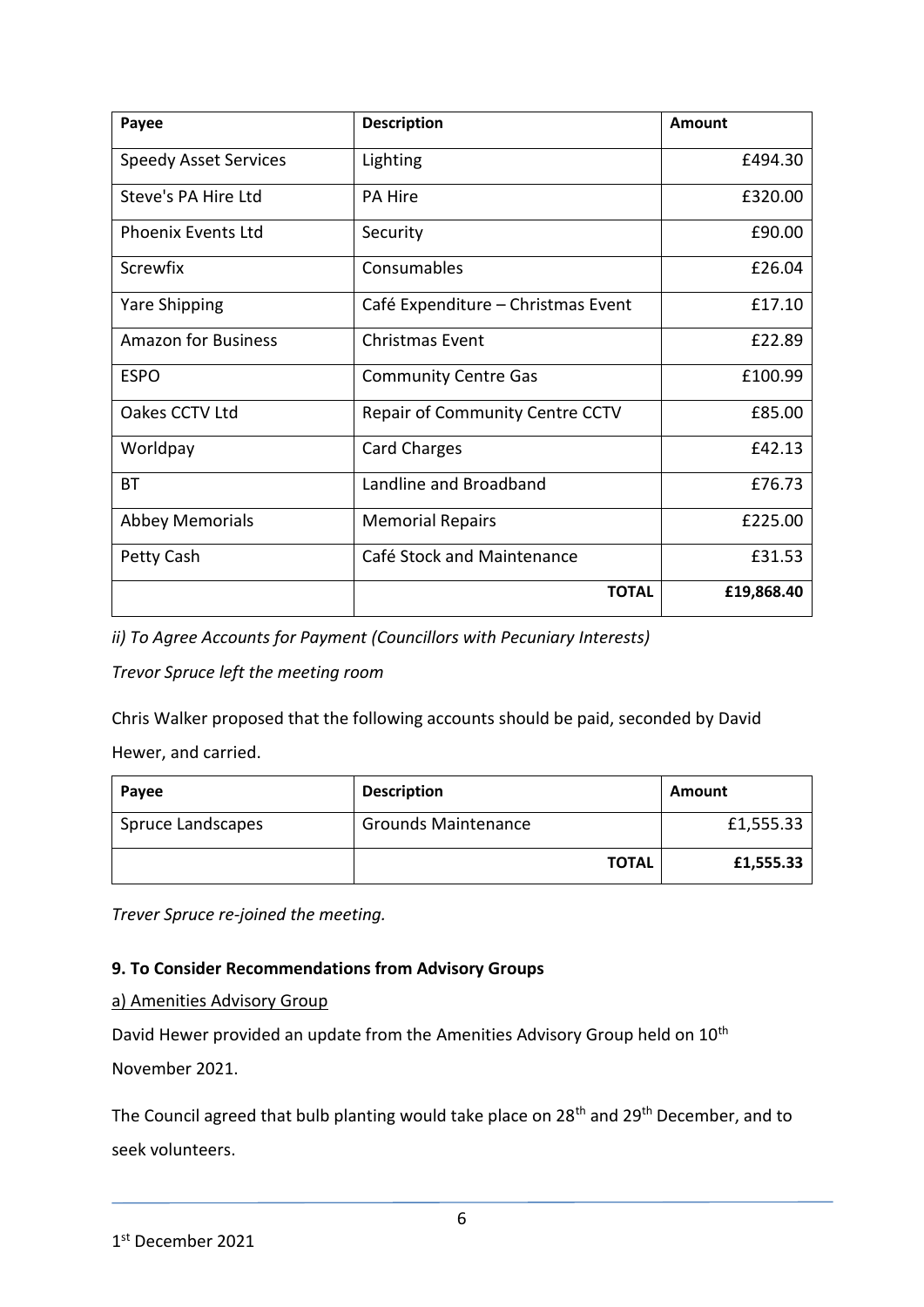The advisory group recommended a new three bay (one bay unglazed) 4 x A4 portrait manmade timber noticeboard at a cost of £1,704.78 +VAT. It is made from recycled plastic, is in keeping with the location, and low maintenance. To be located in front of the hedge to the right of the bus shelter. Assistant Clerk to enquire if the Poringland Council oak tree emblem can also be engraved either side of the name. The funding should come from the CIL and not the Precept. Proposed by David Hewer, seconded by Tim Boucher, and carried.

Carl Pitelin and David Hewer met with the NWT to provide ideas on what to do with the Community Land and other groups to work with such as Bee Line and the Tree Wardens.

### b) Finance and Governance Advisory Group

Chris Walker notified Council that the Finance and Governance Advisory Group meeting due to be held on 17<sup>th</sup> November was cancelled. He confirmed that the Council tax base had increased due to the number of houses in the village increasing from 1965 to 2042. The next meeting will take place on 15<sup>th</sup> December and a full budget proposal will be presented at the January Council meeting.

### c) Meeting with Football Club

John Joyce provided an update on the meeting held with the Football Club, with a good discussion around the current use and future arrangements. Another meeting is due to take place in January, and he is feeling positive about the potential outcome.

### **10. To Receive an Update on the Upcoming Christmas Event**

The Assistant Clerk provided an update on the upcoming Christmas Light Switch on event. The Booking and Events Co-ordinator will be send out the running order to all those involved.

### **11. To Receive Proposal to Close the Meeting for Item 12 Under Section 1 Para 2 of the Public Bodies (Admissions to Meetings) Act 1960 due to the Item Relating to Terms and Conditions of Employment**

It was agreed to close the meeting to the press and public, proposed David Hewer and seconded Chris Walker.

*The Public Left the Meeting*